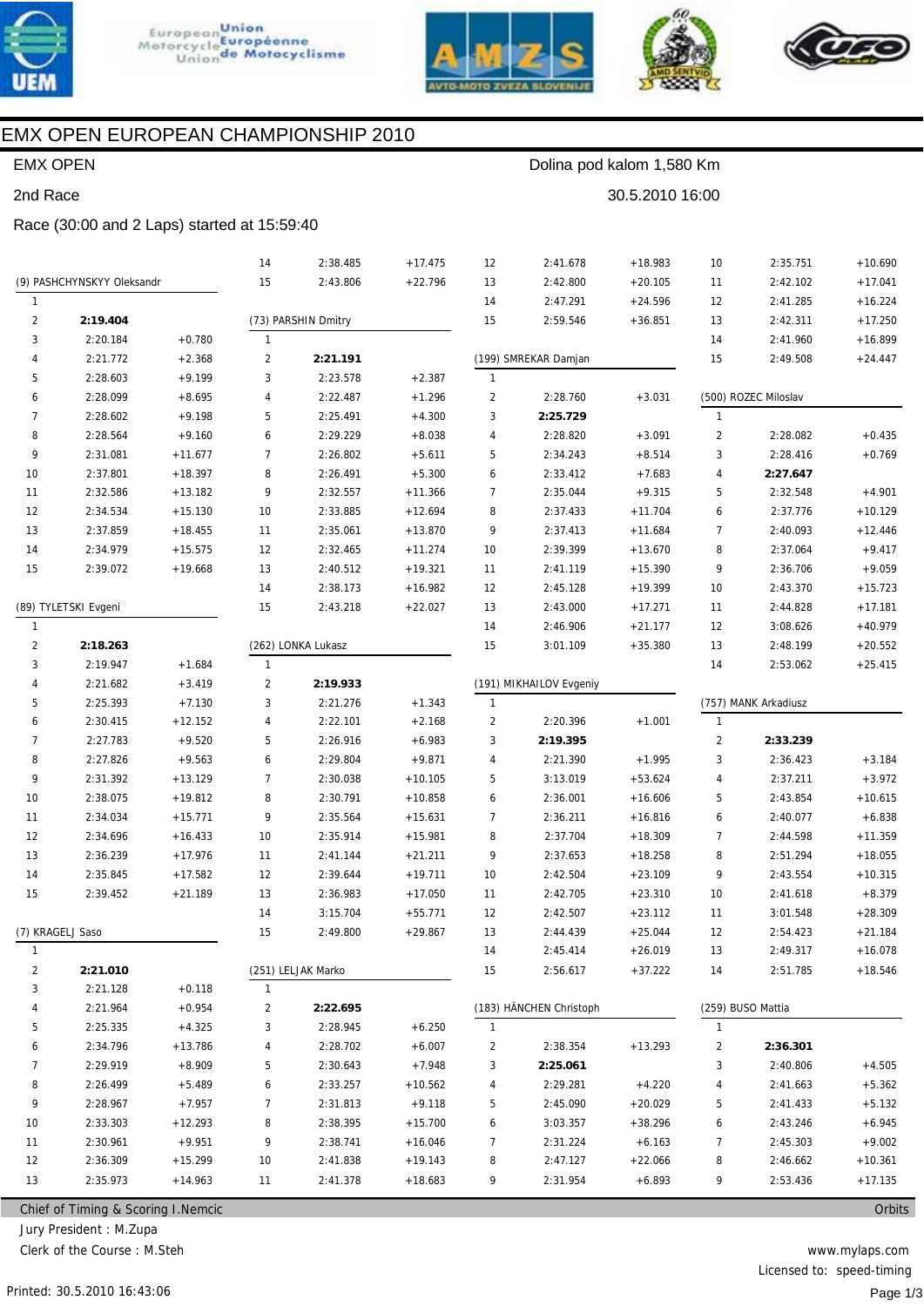







# EMX OPEN EUROPEAN CHAMPIONSHIP 2010

### EMX OPEN

2nd Race

## Dolina pod kalom 1,580 Km

30.5.2010 16:00

#### Race (30:00 and 2 Laps) started at 15:59:40

| 10             | 2:55.789           | $+19.488$   | 11             | 2:52.619            | $+11.976$   |                |                       |             | 7              | 2:43.683            | $+8.167$     |
|----------------|--------------------|-------------|----------------|---------------------|-------------|----------------|-----------------------|-------------|----------------|---------------------|--------------|
| 11             | 2:49.292           | $+12.991$   | 12             | 2:57.316            | $+16.673$   |                | (347) BEMBENIK Lukasz |             | 8              | 2:47.800            | $+12.284$    |
| 12             | 2:50.818           | $+14.517$   | 13             | 2:55.900            | $+15.257$   | $\mathbf{1}$   |                       |             | 9              | 2:59.171            | $+23.655$    |
| 13             | 2:56.078           | $+19.777$   | 14             | 3:00.044            | $+19.401$   | $\overline{c}$ | 2:48.232              | $+0.756$    | 10             | 4:05.266            | $+1:29.750$  |
| 14             | 2:58.961           | $+22.660$   |                |                     |             | 3              | 2:52.884              | $+5.408$    | 11             | 7:08.151            | $+4:32.635$  |
|                |                    |             |                | (65) KARAS Hrvoje   |             | 4              | 2:47.476              |             |                |                     |              |
|                | (142) KOSCAK Borut |             | 1              |                     |             | 5              | 2:54.893              | $+7.417$    |                | (62) FONOVIC Igor   |              |
| 1              |                    |             | $\overline{2}$ | 2:31.613            |             | 6              | 2:59.141              | $+11.665$   | 1              |                     |              |
| 2              | 2:38.059           |             | 3              | 2:37.761            | $+6.148$    | 7              | 2:57.081              | $+9.605$    | $\overline{2}$ | 2:56.702            |              |
| 3              | 2:40.074           | $+2.015$    | 4              | 2:36.057            | $+4.444$    | 8              | 2:58.045              | $+10.569$   | 3              | 2:57.453            | $+0.751$     |
| $\overline{4}$ | 2:41.788           | $+3.729$    | 5              | 2:43.013            | $+11.400$   | 9              | 2:58.089              | $+10.613$   | $\overline{4}$ | 3:19.866            | $+23.164$    |
| 5              | 2:43.944           | $+5.885$    | 6              | 4:17.406            | $+1:45.793$ | 10             | 3:06.020              | $+18.544$   | 5              | 3:07.057            | $+10.355$    |
| 6              | 2:43.048           | $+4.989$    | $\overline{7}$ | 2:47.196            | $+15.583$   | 11             | 3:06.216              | $+18.740$   | 6              | 3:51.775            | $+55.073$    |
| 7              | 2:46.226           | $+8.167$    | 8              | 2:49.123            | $+17.510$   | 12             | 3:04.845              | $+17.369$   | 7              | 3:21.798            | $+25.096$    |
| 8              | 2:44.987           | $+6.928$    | 9              | 2:46.504            | $+14.891$   |                |                       |             | 8              | 3:29.323            | $+32.621$    |
| 9              | 2:53.382           | $+15.323$   | 10             | 2:45.137            | $+13.524$   |                | (411) PANCAR Igor     |             | 9              | 4:32.466            | $+1:35.764$  |
| 10             | 2:53.052           | $+14.993$   | 11             | 2:46.800            | $+15.187$   | $\mathbf{1}$   |                       |             | 10             | 3:34.791            | $+38.089$    |
| 11             | 2:52.905           | $+14.846$   | 12             | 2:47.274            | $+15.661$   | 2              | 2:45.595              |             | 11             | 3:35.443            | $+38.741$    |
| 12             | 2:53.726           | $+15.667$   | 13             | 2:47.452            | $+15.839$   | 3              | 3:18.934              | $+33.339$   |                |                     |              |
| 13             | 2:59.348           | $+21.289$   |                |                     |             | 4              | 2:51.224              | $+5.629$    |                | (72) BRAIM Danko    |              |
| 14             | 2:55.746           | $+17.687$   |                | (75) TUMBRI Marko   |             | 5              | 2:54.891              | $+9.296$    | $\mathbf{1}$   |                     |              |
|                |                    |             | $\mathbf{1}$   |                     |             | 6              | 3:00.612              | $+15.017$   | $\overline{2}$ | 3:02.354            |              |
| (40) IRT Peter |                    |             | $\overline{2}$ | 2:32.644            |             | 7              | 3:09.170              | $+23.575$   | 3              | 3:11.440            | $+9.086$     |
| 1              |                    |             | 3              | 3:28.137            | $+55.493$   | 8              | 4:27.699              | $+1:42.104$ | $\overline{4}$ | 13:24.939           | $+10:22.585$ |
| 2              | 2:35.176           | $+0.200$    | 4              | 3:57.572            | $+1:24.928$ | 9              | 3:09.100              | $+23.505$   | 5              | 3:21.555            | $+19.201$    |
| 3              | 4:02.660           | $+1:27.684$ | 5              | 2:33.628            | $+0.984$    | 10             | 3:14.636              | $+29.041$   | 6              | 3:32.859            | $+30.505$    |
| 4              | 2:34.976           |             | 6              | 2:39.030            | $+6.386$    | 11             | 3:10.957              | $+25.362$   | 7              | 3:36.709            | $+34.355$    |
| 5              | 2:44.480           | $+9.504$    | $\overline{7}$ | 2:43.474            | $+10.830$   | 12             | 3:06.185              | $+20.590$   | 8              | 3:42.664            | $+40.310$    |
| 6              | 2:38.450           | $+3.474$    | 8              | 2:41.791            | $+9.147$    |                |                       |             |                |                     |              |
| $\overline{7}$ | 2:38.479           | $+3.503$    | 9              | 2:52.038            | $+19.394$   |                | (5) HRABICA Jindrich  |             |                | (155) MOLNAR Aljosa |              |
| 8              | 2:45.701           | $+10.725$   | 10             | 2:42.317            | $+9.673$    | $\mathbf{1}$   |                       |             | 1              |                     |              |
| 9              | 2:44.838           | $+9.862$    | 11             | 2:44.433            | $+11.789$   | 2              | 2:36.839              | $+1.350$    | $\overline{2}$ | 2:28.014            | $+1.137$     |
| 10             | 2:41.188           | $+6.212$    | 12             | 2:46.641            | $+13.997$   | 3              | 2:35.489              |             | 3              | 2:26.877            |              |
| 11             | 2:41.518           | $+6.542$    | 13             | 2:56.827            | $+24.183$   | 4              | 2:36.274              | $+0.785$    | 4              | 2:52.090            | $+25.213$    |
| 12             | 2:41.644           | $+6.668$    |                |                     |             | 5              | 2:38.430              | $+2.941$    | 5              | 2:33.186            | $+6.309$     |
| 13             | 3:12.684           | $+37.708$   |                | (64) SEVERIN Mislav |             | 6              | 3:41.599              | $+1:06.110$ | 6              | 2:34.380            | $+7.503$     |
| 14             | 2:50.468           | $+15.492$   |                |                     |             | 7              | 2:45.535              | $+10.046$   | 7              | 2:38.975            | $+12.098$    |
|                |                    |             | 2              | 3:02.185            | $+10.901$   | 8              | 2:41.223              | $+5.734$    |                |                     |              |
|                | (8) BRUCHART Ramon |             | 3              | 2:56.945            | $+5.661$    | 9              | 3:04.453              | $+28.964$   |                | (28) SIPEK Nenad    |              |
| $\mathbf{1}$   |                    |             | 4              | 2:53.088            | $+1.804$    | 10             | 3:02.889              | $+27.400$   | $\mathbf{1}$   |                     |              |
| 2              | 2:51.501           | $+10.858$   | 5              | 3:06.031            | $+14.747$   | 11             | 4:55.575              | $+2:20.086$ | $\overline{a}$ | 2:24.175            |              |
| 3              | 2:40.643           |             | 6              | 2:57.295            | $+6.011$    |                |                       |             | 3              | 2:30.287            | $+6.112$     |
|                |                    |             |                |                     |             |                | (208) TADIC Kristijan |             |                |                     |              |
| 4              | 2:45.158           | $+4.515$    | 7              | 2:51.284            |             |                |                       |             | 4              | 2:32.717            | $+8.542$     |
| 5              | 2:43.063           | $+2.420$    | 8              | 2:56.100            | $+4.816$    | 1              |                       |             | 5              | 10:17.460           | $+7:53.285$  |
| 6              | 2:46.099           | $+5.456$    | 9              | 2:57.151            | $+5.867$    | 2              | 2:35.516              |             |                |                     |              |
| 7              | 2:51.751           | $+11.108$   | 10             | 3:06.230            | $+14.946$   | 3              | 2:38.293              | $+2.777$    |                | (151) KAVSEK Robert |              |
| 8              | 2:57.581           | $+16.938$   | 11             | 3:04.961            | $+13.677$   | 4              | 2:51.814              | $+16.298$   | 1              |                     |              |
| 9              | 2:54.362           | $+13.719$   | 12             | 3:06.246            | $+14.962$   | 5              | 2:39.792              | $+4.276$    | $\overline{2}$ | 2:50.176            |              |
| 10             | 2:51.476           | $+10.833$   | 13             | 3:01.736            | $+10.452$   | 6              | 2:42.836              | $+7.320$    | 3              | 2:51.642            | $+1.466$     |

Chief of Timing & Scoring I.Nemcic

Jury President : M.Zupa

Clerk of the Course : M.Steh

**Orbits**